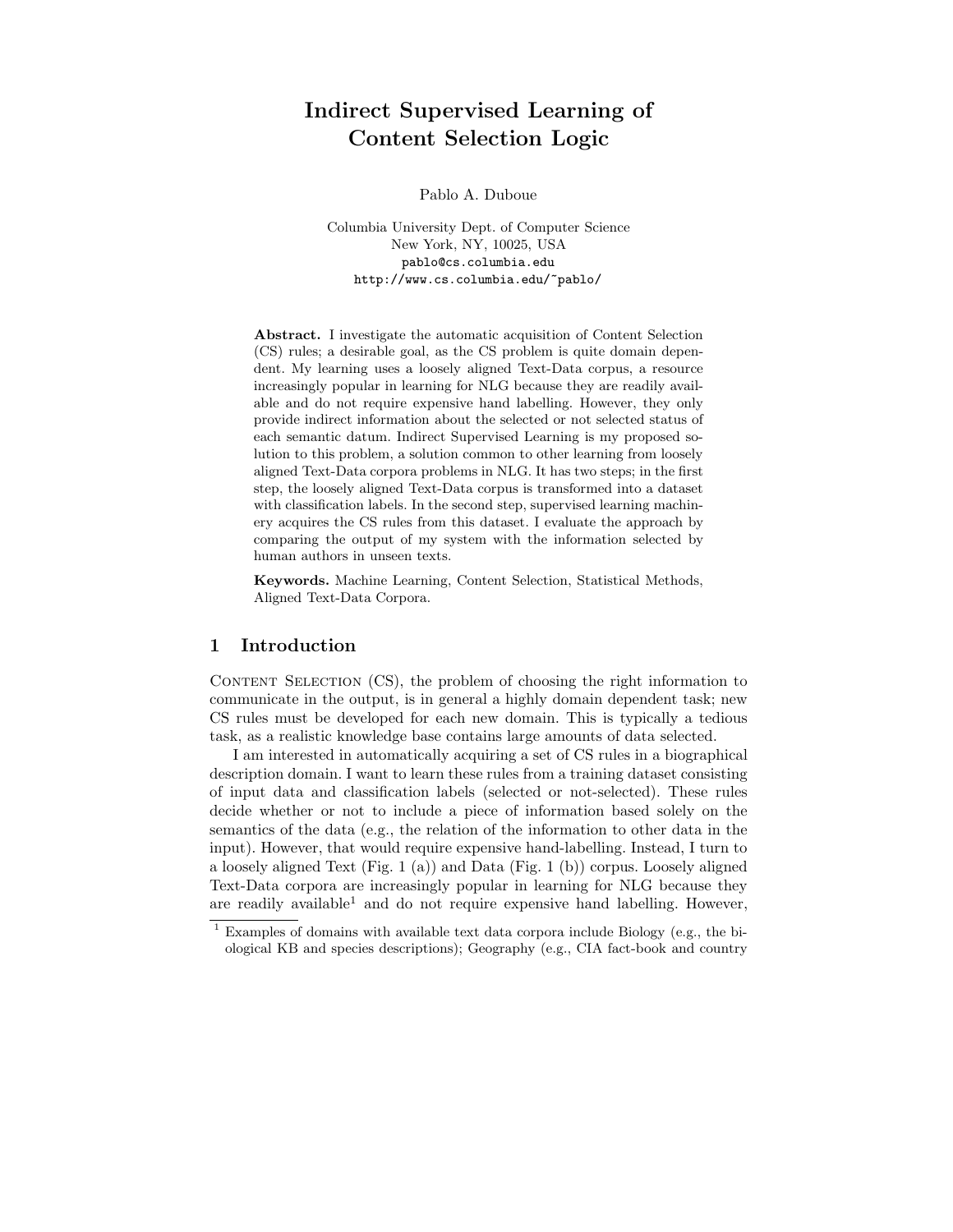they only provide indirect information about the selected or not selected status of each semantic datum. Indirect Supervised Learning<sup>2</sup> is my proposed solution to this problem, arguably a solution common to other learning from Text-Data corpora problems in NLG. It has two steps; in the first step, the Text-Data corpus is transformed into a training dataset of selected or not-selected classification labels. In the second step, CS rules are learned in a supervised way, from the training dataset constructed in the previous step.



Fig. 1. Loosely aligned Text-Data corpus.

The output of my machine learning system (Fig. 4) will select data that can be further filtered and ordered by later stages in the generation pipeline (e.g., see the spreading activation algorithm used in ILEX [1]). Because my knowledge representation allows for cycles, the actual knowledge representation is as a graph: each frame is a node on it and there are edges labelled with the attribute names joining the different nodes. Atomic values are also represented as special nodes. In this way, my CS rules contain decision logic only for these special atomic nodes. In this paper, expressions such as "a piece of data to be selected" are formalized as one of these atomic nodes in the graph.

In previous work [2], we presented a version of our system for learning CS rules from a Text-Data corpus. The type of rules mined were very general, in the form of SELECT-ALL/SELECT-NONE type of rules (e.g., select all relative first names or do not select any of them). In this work, I defined a rule language and perform a Genetic Search over the possible rules on that language, picking the one that better explains a training dataset, built from the Text-Data corpus. This new, improved approach let me augment the quality of the learned rules,

descriptions); Financial Market (e.g., Stock data and market reports); and Entertainment (e.g., Role Playing character sheets and character descriptions).

<sup>2</sup> Indirect Supervised Learning, where the system learns from indirect, teacher provided examples is not to be confused with Semi-supervised learning. The latter is a bootstrapping method while the former is related to reinforcement learning.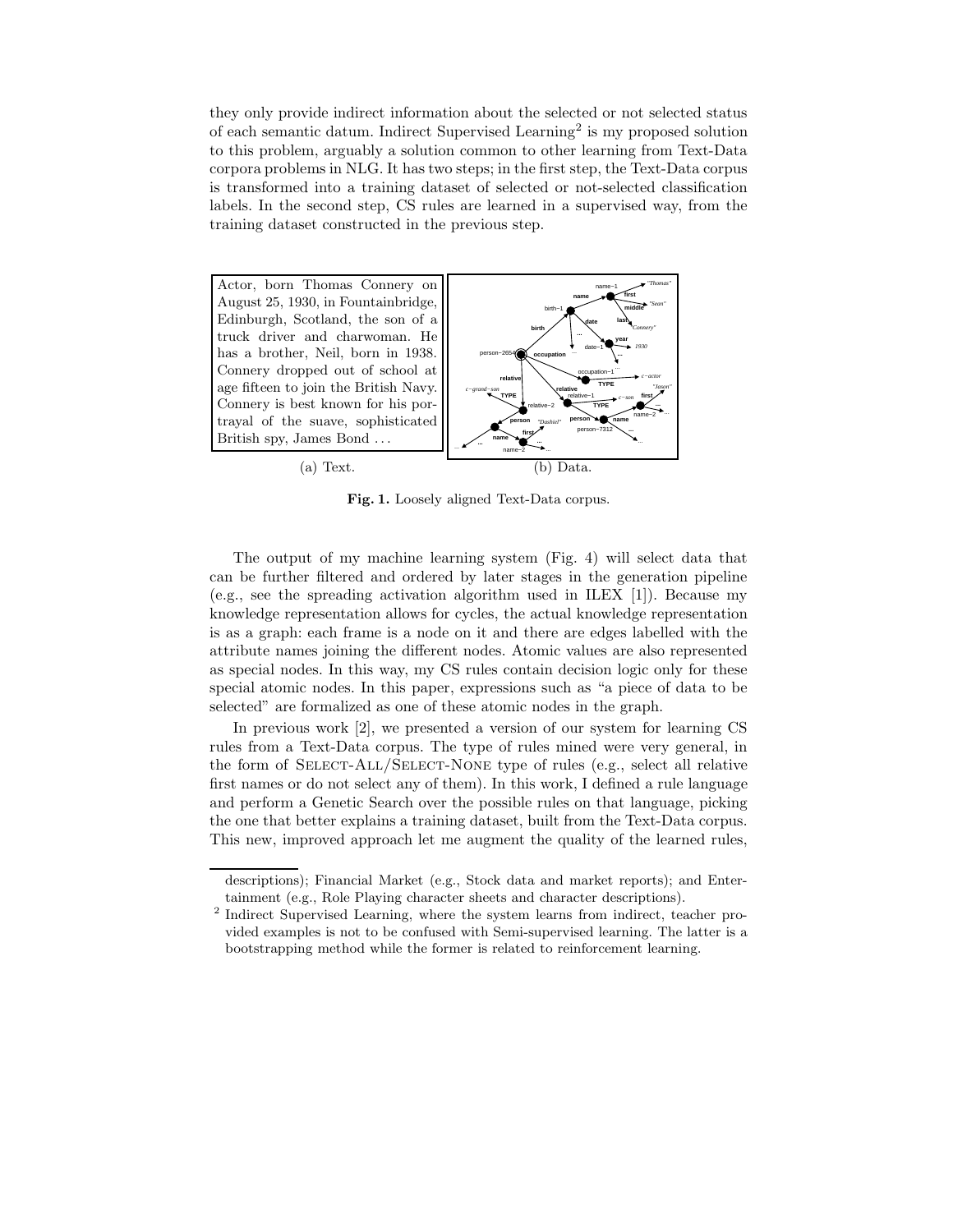making them closer to the type of rules NLG practitioners write to solve CS tasks.

This paper is organized as follows: in the next Section, my domain (together with the loosely aligned Text-Data corpus internals) is introduced. My methods are presented in Sec. 3 followed by the experimental results. Related work and conclusions are summarized at the end of the paper.

## 2 Domain: Biographical Descriptions

My technique applies to descriptive texts which realize a single, purely informative, communicative goal, as opposed to cases where more knowledge about speaker intentions are needed. In particular, I focus on biography generation, an exciting field that has attracted practitioners of NLG in the past [3–6].

I have gathered a loosely aligned Text-Data corpus in this domain. The Data part contains information related to the person the biography talks about (and that the system will use to generate that type of biography). However, not all that information will necessarily appear in the biography. That is, the Data part is not the semantics of the target text but the larger set of all things that could possibly be said about the person in question.

To collect the Data, I crawled 1,100 HTML pages containing celebrity factsheets from the  $E$ ! Online website.<sup>3</sup> I then proceeded to transform the information in the pages to a frame-based knowledge representation (the final corpus contains aprox. 50K frames).

The text part was mined from two different web-sites, biography.com, containing typical biographies, with an average of 450 words each; and imdb.com, the Internet movie database, 250-word average length biographies.

## 3 Methods

I present here my two step learning process. In the first step (Sec. 3.1), I use the Text-Data corpus to infer the classification labels, selected or not-selected, in the data side (that constitutes the training instances for the supervised learning). In the second step (Sec. 3.2), I train a supervised classifier for the CS task.

#### 3.1 Dataset Construction

The data selected for inclusion in the text can be divided into two classes: data that appears verbatim in the text and data that is somehow verbalized. To deal with the data copied verbatim, I search for it in the text, in a process I call exact matching, described next. Finally, the rest of the selected data is verbalized (e.g., c-comedian  $\Rightarrow$  "comedian"). I introduce a *statistical selection* process to target these harder cases.

<sup>3</sup> This process is not required to build a loosely aligned Text-Data corpus, I crawled fact-sheets to provide structured knowledge while I was building the Knowledge Component (that uses information extraction) for the ProGenIE generator [7].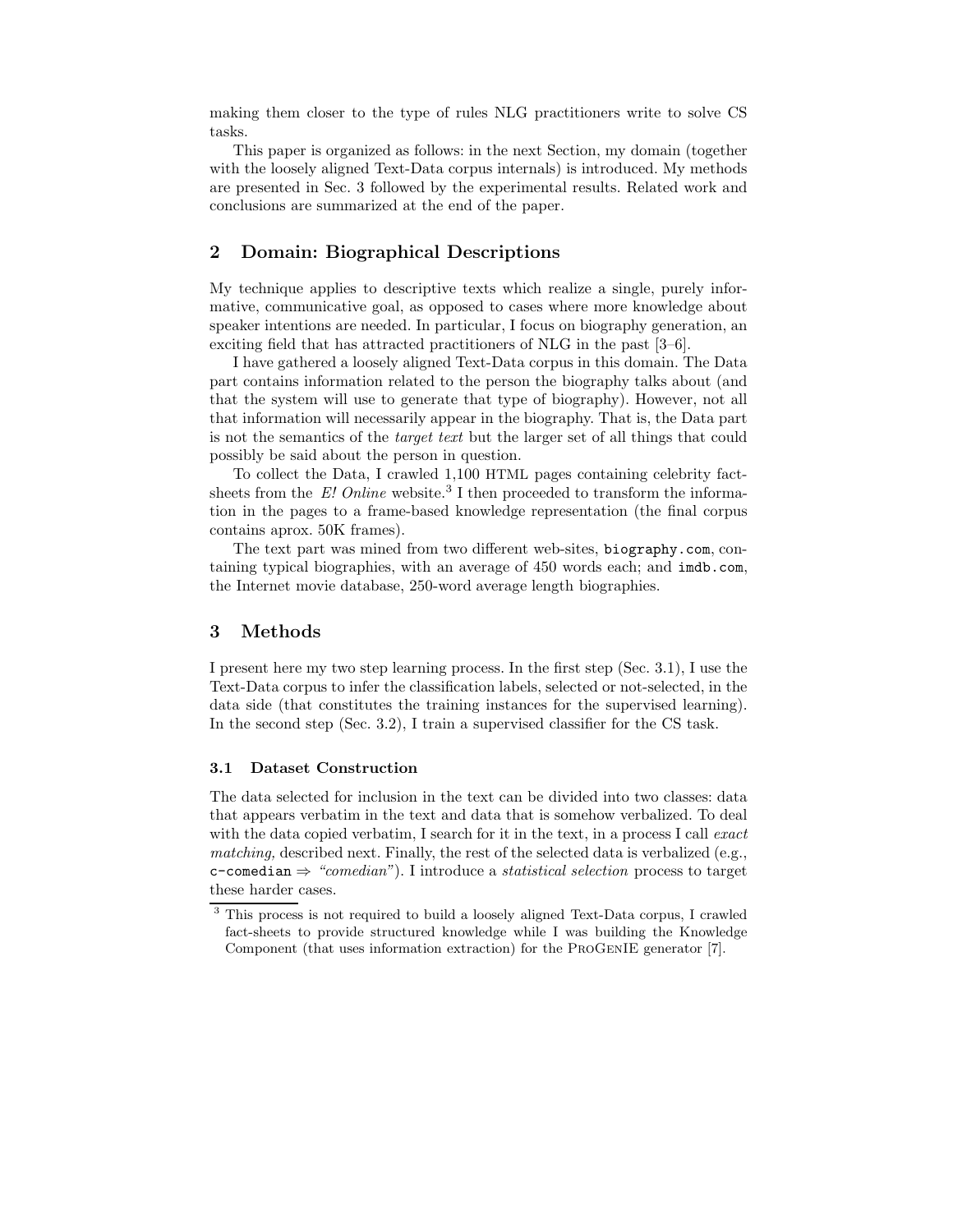Exact Matching. Exact matching aims to identify pieces from the input that are copied verbatim to the output. When I found a piece of data appearing in the text, I conclude that the data must be selected for inclusion in the text. The output of this process is a set of labels (selected or not-selected) for each datum in the input. This training dataset is to be used for supervised learning of CS rules.

The overall matching operation is prone to two type of errors: omission (if the atomic value is symbolic in nature, e.g., c-comedian appears in the text as "he performed comedy for several years" or a different verbalization, e.g., "MA" instead of "Maryland") and over-generation (if there are several values for it, e.g., "Smith" appears in the text and it is simultaneously the name of the father and a brother). The latter errors were addressed with a post-processing step based on automatically mined defeasible rules [8], that I cannot detail here by lack of space. More interestingly, the former type of errors are addressed with the statistical selection technique described below.

Statistical Selection. My statistical selection algorithm aims to identify variations on the data that produce variations on the text side. For example, all the comedians (a semantic distinction induced from the data side) may have their biographies with words such as "comedy," "stand-up" and the like occurring on them more often than in the rest of the biographies. To this end, I first generate meaningful variations on the data side and then apply statistical filters to the resulting partition of documents on the text side.

In previous work [2], we employed clustering on the atomic values to induce the variations in the data side. I extend that work by replacing the clustering step with an enumeration process. To see the reasons behind this extension, consider the following example: in [2], we clustered all people who were born in November and compared their biographies with the ones of the people born in December. That approach turned up to do well. But now consider that clustering on the atomic values (November, December, etc.) will not necessarily be so informative in cases such as first names. Putting together all the relatives with named "John" against the relatives named "Peter" is not a semantically meaningful distinction on the data-side. In this extension, therefore, I was interested in enumerating all rules that partition the input semantic data into two sets of a minimum size (or  $minimum$  support). I employed then *complete level-wise search*<sup>4</sup> [9] to obtain them.

These rules belong to the same language of the final rules mined by the system (Fig. 4). They are used to discriminate the full set of knowledge representations. If any node on a knowledge representation is selected when the rule is applied to it (that is, the rule returns true), then the whole knowledge representation is

<sup>4</sup> Complete level-wise search is employed to search for all instances verifying a certain property. Each instance has an associated complexity (its *level*) and the property must be anti-monotonic: the higher the level, the smaller the number of instances that verify the property. By enumerating the instances in a level-wise manner, all instances that verify the property are guaranteed to be found in an efficient fashion.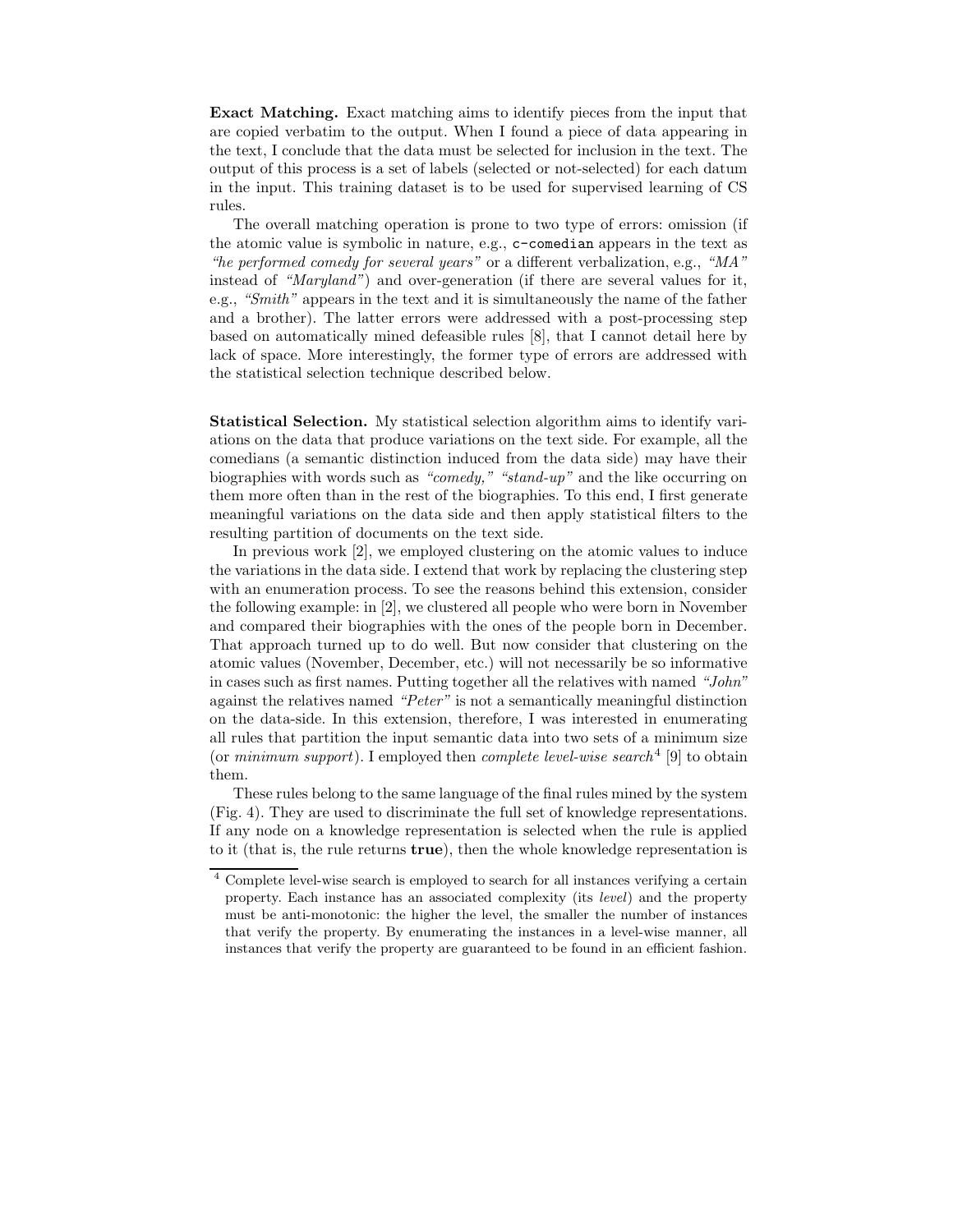selected for the cluster. The rules are enumerated as follows: for each data-path, I record all possible atomic values and measure its support. I then perform a number of passes (normally between 2 or 3), joining atomic values (in the form of  $IN(...)$  rules). At all times, I keep only the ones that have enough support.

After the atomic rules have been enumerated, I grow paths on the graph, also by doing a number of passes (normally between 3 to 5). In each pass, a working set goes through a number of steps. In the forward step, I take all the nodes reachable from the nodes in the data class through a path in the working set and record which labels depart from them. The extension of the paths using these edges form a candidate set that I then filter for paths without enough support. In the backward step, I build now a candidate set by taking the paths in the working set and going back to their parents. Again, I filter the paths by support. The new paths constitute the working set for the next round. Finally, I combine all the paths that had enough support in this enumeration process with the atomic values from the previous step to form TRAVERSE rules. The paths alone are also employed to form TRAVERSE-EQ rules. The resulting rule set is again checked for having enough support and for rules selecting the same set of instances (that are deemed as synonyms and all but one are discarded).

Finally, I create advanced rules with AND and OR. These rules do not follow level-wise behavior, and I thus only select a subset of them, up to some complexity level. I combine rules from a working set a number of times (normally 2 or 3).

With this rule-induced partition of the training data I then look at the text side, looking for difference on the language employed in each partition. In previous work, I employed cross-entropy of the language models induced by the partition. This solution is satisfactory in pin-pointing a global variation on the overall texts, but I wanted to obtain further information about the difference between the partitions.<sup>5</sup> In this work, I investigated statistical tests on the counts for each word on either partition. For example, if the partition is induced by putting aside all comedians and writers in the input data, I then want to conclude that their associated biographies contain the words "comedian," "wrote," and "producer" more than expected by chance on this corpus (Fig. 2).

Finally, I am left with two training datasets containing classification labels for each piece of input data: one dataset produced by the exact matching process and another dataset produced by the statistical selection process. I need to combine them into a sole dataset for the supervised learning. I investigated two ways to combine the data: full union and selected union. In the full union, I just performed a logical OR of the information contained in both datasets. However, this degraded the results, because the statistical selection data is much noisier than the exact match data. Therefore, I introduced selected union, where the datasets are pre-screened and certain types of input data are marked as always exact matched (if the number of exact matched instances is higher than a

<sup>5</sup> Cross-entropy is a feasible solution to this problem, but its results are difficult to interpret. Furthermore, the extracted words of the new statistical tests can be later on used to obtain training material for learning ordering (not only selection).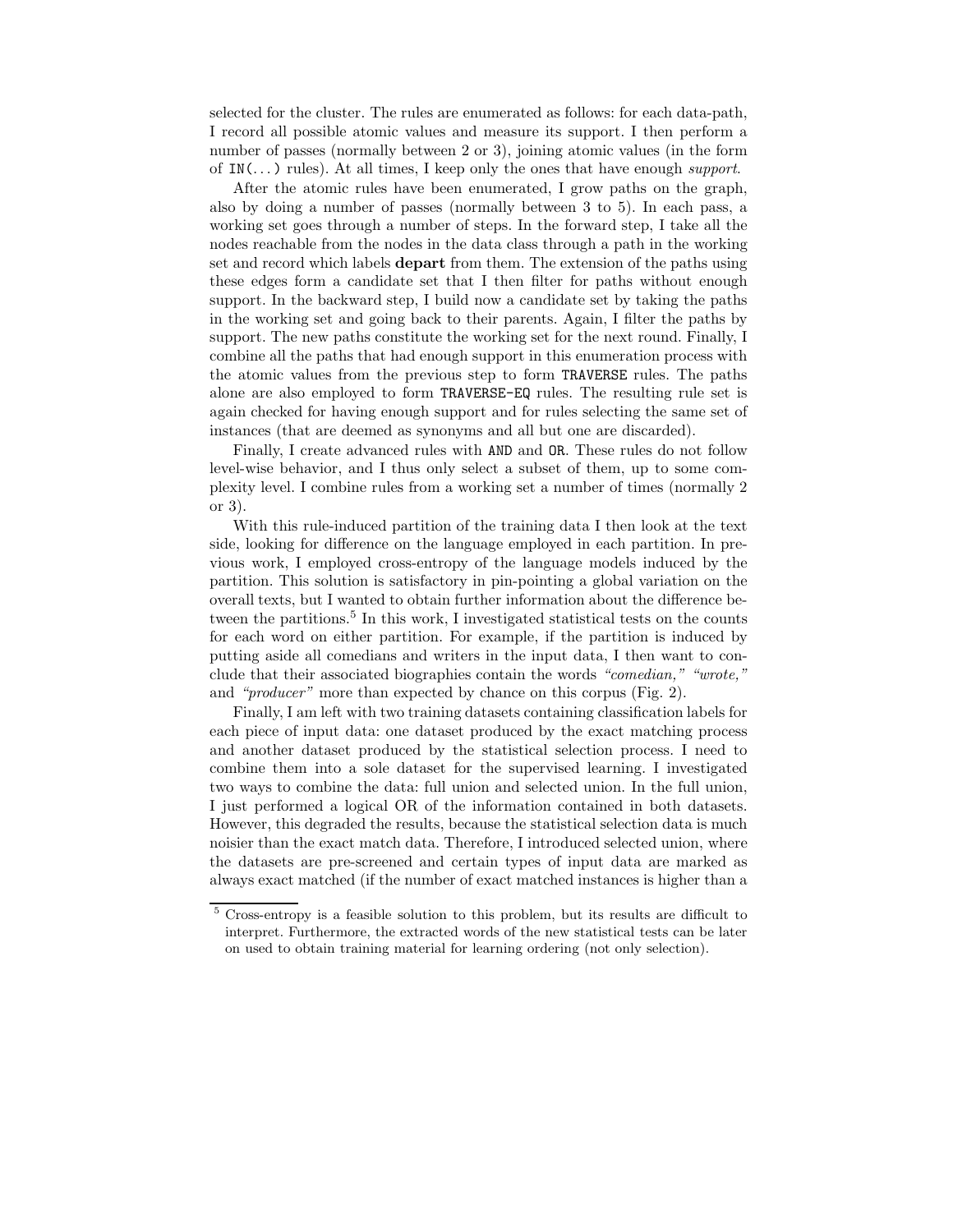for relative #TYPE rule IN("c-sister-in-law", "c-sister"); words: sister, often for occupation  $\#\mathrm{TYPE}$ – rule  $EQ("c-occupation-writer")$ ; words: during, which, own, writer, from, years, also, success – rule IN("c-occupation-model", "c-occupation-comedian"); words: modeling, appearances, turning – rule TRAVERSE("../#TYPE",f, IN("c-occupation-comedian", "c-occupation-writer")); words: producer, wrote, comedian, which, own, from, order, success

Fig. 2. Extracted Words.

percentage threshold on their total number). This ensures a balance between the information coming from the exact match data set and the statistical selection dataset, augmenting the signal-to-noise ratio in the final dataset.

#### 3.2 Supervised Learning

From the Data Construction step, I have a dataset consisting of classification labels (selected, not-selected) for each piece of input data. I want to learn that mapping (from datum to classification label) and capture that knowledge in the form of CS rules. Moreover, a robust machine learning methodology has the chances of improving my results from the noise of the automatically constructed datasets . The information available to the learner is thus the frame knowledge representation (a graph) plus the labels. This implies learning from structural information (as compared to learning from flat feature vectors). To this end, several alternatives are possible, including using memory-based learning, inductive logic programming, combinatorial algorithms and kernel methods [10]. The high dimensionality of the decision space over graphs made me decide for a Genetic Search over the space of all possible rules (Fig. 3), with the operators explained below.

As fitness function, I employed the  $F_{\alpha}^*$  measure (weighted f-measure from Information Retrieval) of the classification task of recovering all selected labels on the training datasets. Because I wanted to obtain rules with higher recall that precision, I employed  $\alpha = 2.0$  (recall is doubly important than precision). I added a MDL term to the fitness function to avoid over-fitting the data (by memorizing all training instances).

As operators, I have a sexual reproduction operator that takes the two rules and combine them in a new one, by traversing simultaneously both rule trees and randomly deciding whether to combine both rules or stick to one of the parents. I also have several mutation operators that disturb an already existing rule. As initial population, I employ rules enumerated as described in Sec. 3.1.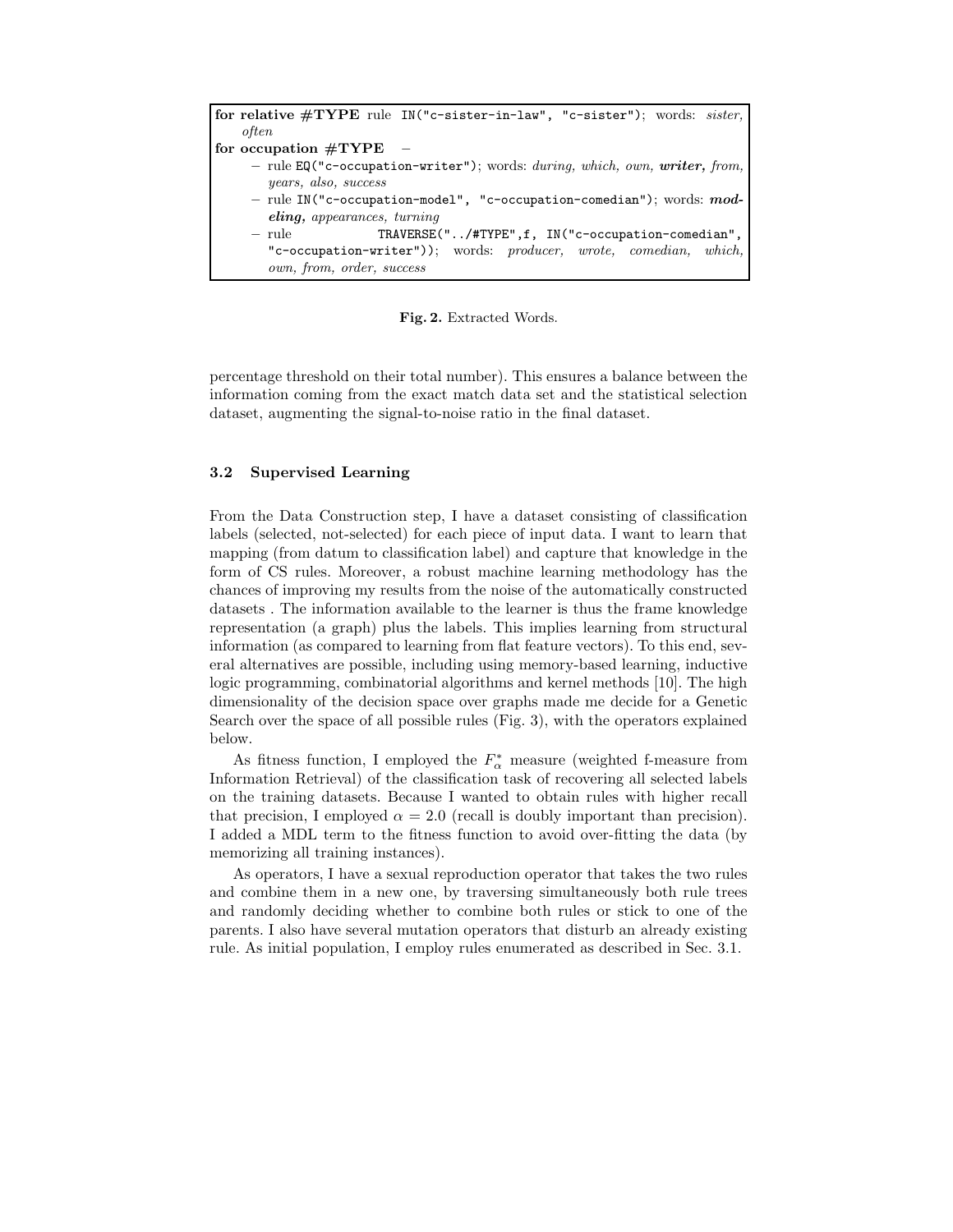```
TRUE() Always select.
IN(list of atomic values) Select if the value is in the list.
TRAVERSE(path in the graph,rule) Select if the node at the of the path are se-
    lected by the rule.
TRAVERSE-EQ(path in the graph) Select if the value of the node at the end of the
    path is equal to the value of the current node.
AND(rules) Select if all the rules select the current node.
OR(rules) Select if any of the rules select the current node.
```
**Fig. 3.** Rule Language. All rules are of the form  $f : node \rightarrow \{T, F\}$ , that is, they take a node in the knowledge representation and return true or false.

## 4 Experiments

I perform two rounds of training and testing. In the first round, I use 102 biographies from biography.com and associated framesets from E! Online. Of these  $102$ , 11 were separated and tagged by hand as test-set.<sup>6</sup> In the second round, I used 205 biographies from ImDB. From these 205, 14 were separated as test-set. Some of the rules I mined are shown in Fig. 4.

```
name first TRUE(); name last TRUE()
    Always say first and last names.
education place country IN("Scotland","England")
    As I used U.S. biographies, the country of education is only mentioned when it
is abroad.
significant-other #TYPE IN("c-husband", "c-wife")
    Mention husband and wives (but not necessarily boyfriends, girlfriends or lovers).
```
#### Fig. 4. Learned rules.

My experimental results are summarized in the following table, where I see the goodness of different approaches in the task of recovering the classification labels. I measure precision, recall and  $F_{0.5}$ -measure:<sup>7</sup>

<sup>6</sup> While my system uses heuristics to approximate the selected data and then learns to select that approximated selected content, the final evaluation is not heuristic: a human judge analyzes each of the kept-aside texts and marks each piece of data as appearing or not in the text.

<sup>&</sup>lt;sup>7</sup> I used  $F_{2,0}$  for the fitness function, but I report the quality of the system with the standard  $F_{0.5}$ . Results with  $F_{2.0}$  will be higher, but difficult to compare.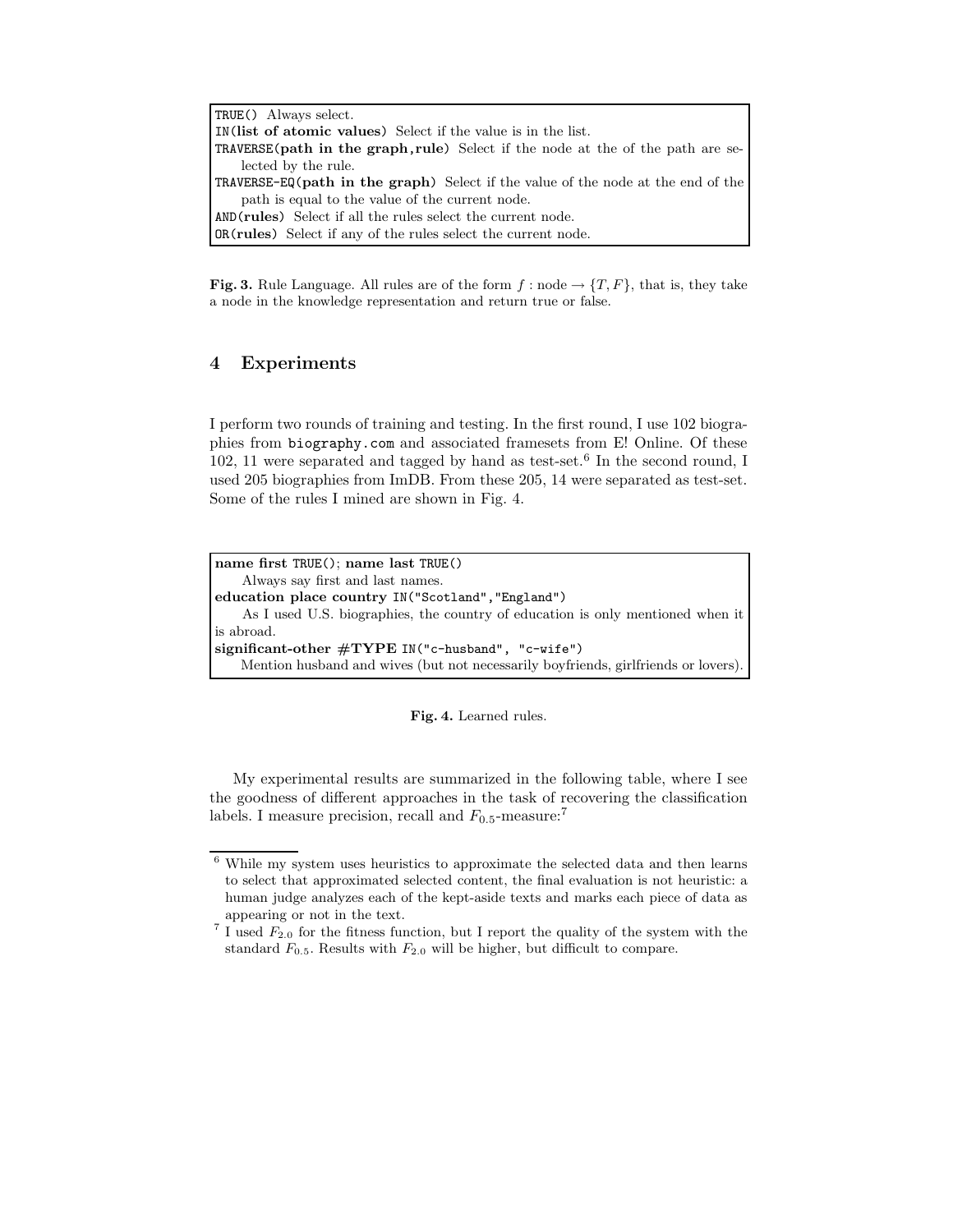| Experiment                           | development         |  |      |                    | imdb.com            |       |                    |       |  |
|--------------------------------------|---------------------|--|------|--------------------|---------------------|-------|--------------------|-------|--|
|                                      | Selected Prec.      |  | Rec. |                    | $F^*$ Selected      | Prec. | Rec.               | $F^*$ |  |
| random                               |                     |  |      | 162 0.29 0.48 0.36 |                     |       | 369 0.25 0.50 0.33 |       |  |
| select-all                           | 1129 0.26 1.00 0.41 |  |      |                    | 1584 0.23 1.00 0.37 |       |                    |       |  |
| $\overline{\text{previous work}}[2]$ |                     |  |      | 550 0.41 0.94 0.58 |                     |       | 891 0.36 0.88 0.51 |       |  |
| only exact match                     |                     |  |      | 359 0.64 0.61 0.62 |                     |       | 432 0.48 0.65 0.55 |       |  |
| combined                             |                     |  |      | 292 0.57 0.81 0.67 |                     |       | 432 0.49 0.68 0.57 |       |  |
| test set                             | 293                 |  |      |                    | 369                 |       |                    |       |  |

The table shows that my new system outperforms our previous work and two baselines. As the selected data can be further filtered, recall is more important than precision for my task. My combined exact match and statistically trained supervised learner obtains higher recall than the exact match trained learner, with a small penalty in precision. The **imdb**.com corpus is less homogeneous than biography.com, making it a harder test set, although I still observe an improvement over our previous system.

I also performed an evaluation of my Dataset Construction step: I put together all test and training corpus (102 Text-Data pairs) and obtain labelled datasets as described in Sec. 3.1. I then separated the 11 datasets corresponding to the test set and evaluated its goodness. I evaluated the exact match obtained dataset separated from the statistically obtained one. I also evaluated the two ways to combine them (one of them with three different thresholds).<sup>8</sup>

|       | Exp. Exact Match Statistical Full Union Sel. 20% Sel. 30% Sel. 40% |      |      |      |      |      |
|-------|--------------------------------------------------------------------|------|------|------|------|------|
| Prec. | 0.75                                                               | 0.36 | 0.68 | 0.73 | 0.70 | 0.67 |
| Rec.  | 0.64                                                               | 0.13 | 0.70 | 0.69 | 0.61 | 0.53 |
| $F^*$ | 0.69                                                               | 0.19 | 0.69 | 0.71 | 0.65 | 0.60 |

The table shows the level of noise of the statistical selection process. When directly joined with the exact match data, the precision drops sharply, but there is new training material available in that dataset that cannot be captured by the exact match. The overall effect is that recall grows and there is no impact on  $F^*$ -measure. The selected union remedies that, picking the best from both datasets.

Comparing both tables I can also see that my system outperforms in recall its training data. I therefore conclude that my supervised learning is generalizing for my task beyond its initial training material, a very desirable goal.

# 5 Related Work

The CS literature in NLG is quite vast [11–14, 1] highlighting the importance of the problem.<sup>9</sup> One of the most felicitous CS algorithms proposed in the literature

<sup>&</sup>lt;sup>8</sup> This is not akin to evaluate on the training corpus, because the labelling task is unsupervised.

 $9\,$  For a more thorough discussion of related work see [2, 15].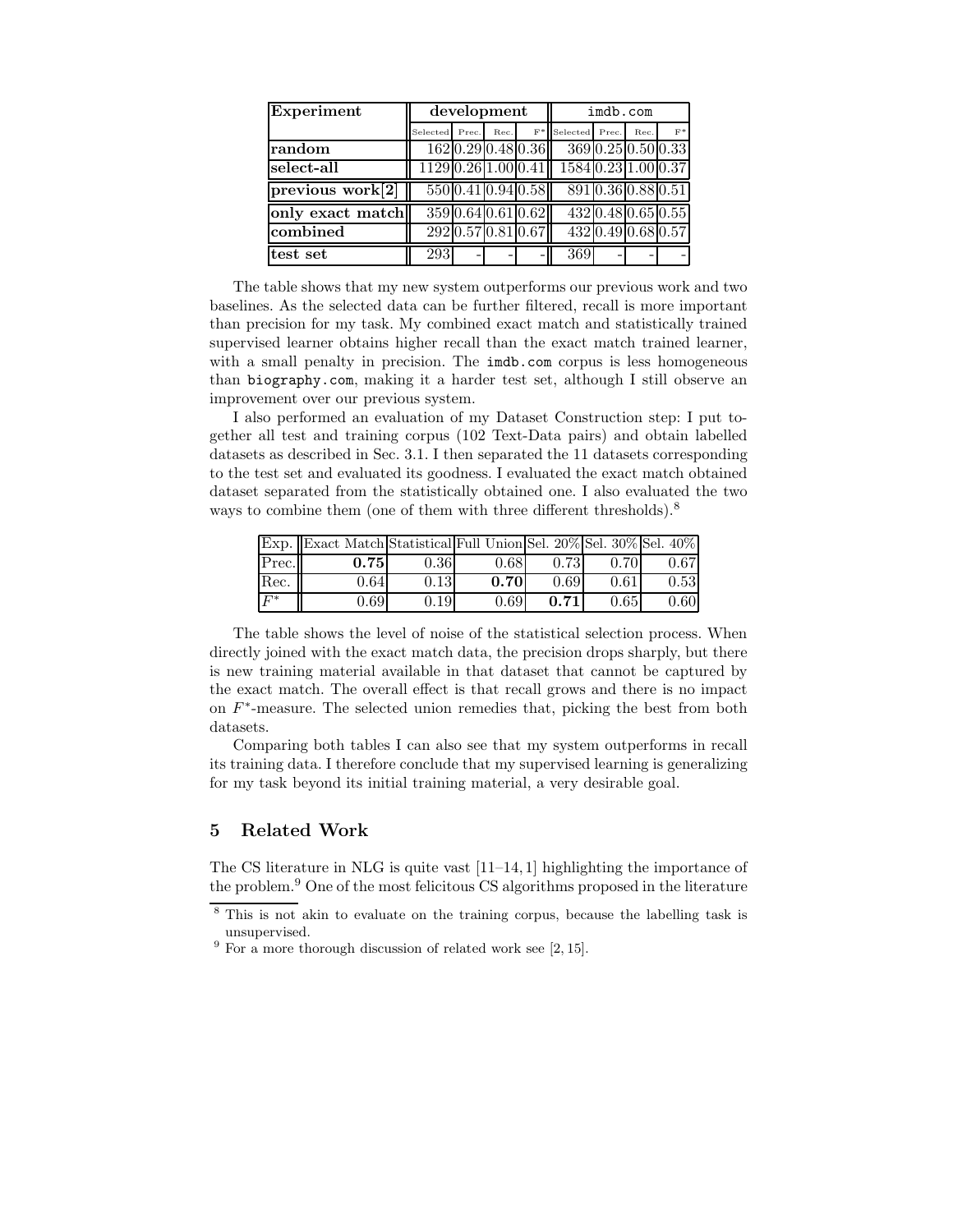is the spread activation used in the ILEX project [1], where most salient pieces of data are first chosen (by hard-coding its salience in a field of the knowledge representation) and coherence is used to later select other data. My approach can be thought as empirically grounded mean to obtain the most salient pieces of data. This salience problem is also addressed in a summarization context [16], where human annotation are employed to provide salience scores used later for the evaluation of summaries.

The work of Reiter et al. [13] addresses also Knowledge Acquisition for CS. Different from us, although, they employ non-automatic, traditional Knowledge Engineering (and comment about how laborious is such task).

Text-Data corpora are recently gaining momentum as a resource for Statistical NLG [17–20]. They have been employed for learning elements at the content planning [17], lexical choice [18, 19] and other levels [20].

Working on the problem of learning similar substructures in graphs, the novel field of Graph Data Mining [10] is related to my supervised learning task. I think the recent invention of graph kernels [21] is of particular importance for the learning of CS logic.

# 6 Conclusions and Further Work

I have presented an improved method for learning CS rules, a task that is tedious to perform manually and is domain dependent. My new system improves on previously published results on two datasets.

I have mined these CS rules from a Text-Data corpus by means of Indirect Supervised Learning. This two-step learning approach is conceptually easy to grasp and it may apply to other learning from Text-Data corpora problems.

My new statistical test mines words that are related to a particular concept or concepts in the input data. In further work, I would like to relate this to ongoing research on the acquisition of linguistic data from non-linguistic sources [20] and bootstrapping learning of named-entity tags [22].

Finally, I would like to compare my Supervised Learning solution (Stochastic Search) with a kernel method, most specifically graph kernels [21].

### Acknowledgements

The author wish to acknowledge the support of ARDA through AQUAINT contract MDA908-02-C-0008. He is also thankful to Kathleen McKeown, Vasileios Hatzivassiloglou, Michel Galley, Noemie Elhadad, and Juan Lipari for thoughtful comments and discussion. He is especially thankful to the three anonymous reviewers of the INLG conference.

#### References

1. Cox, R., O'Donnell, M., Oberlander, J.: Dynamic versus static hypermedia in museum education: an evaluation of ILEX, the intelligent labelling explorer. In: Proc. of AI-ED99. (1999)